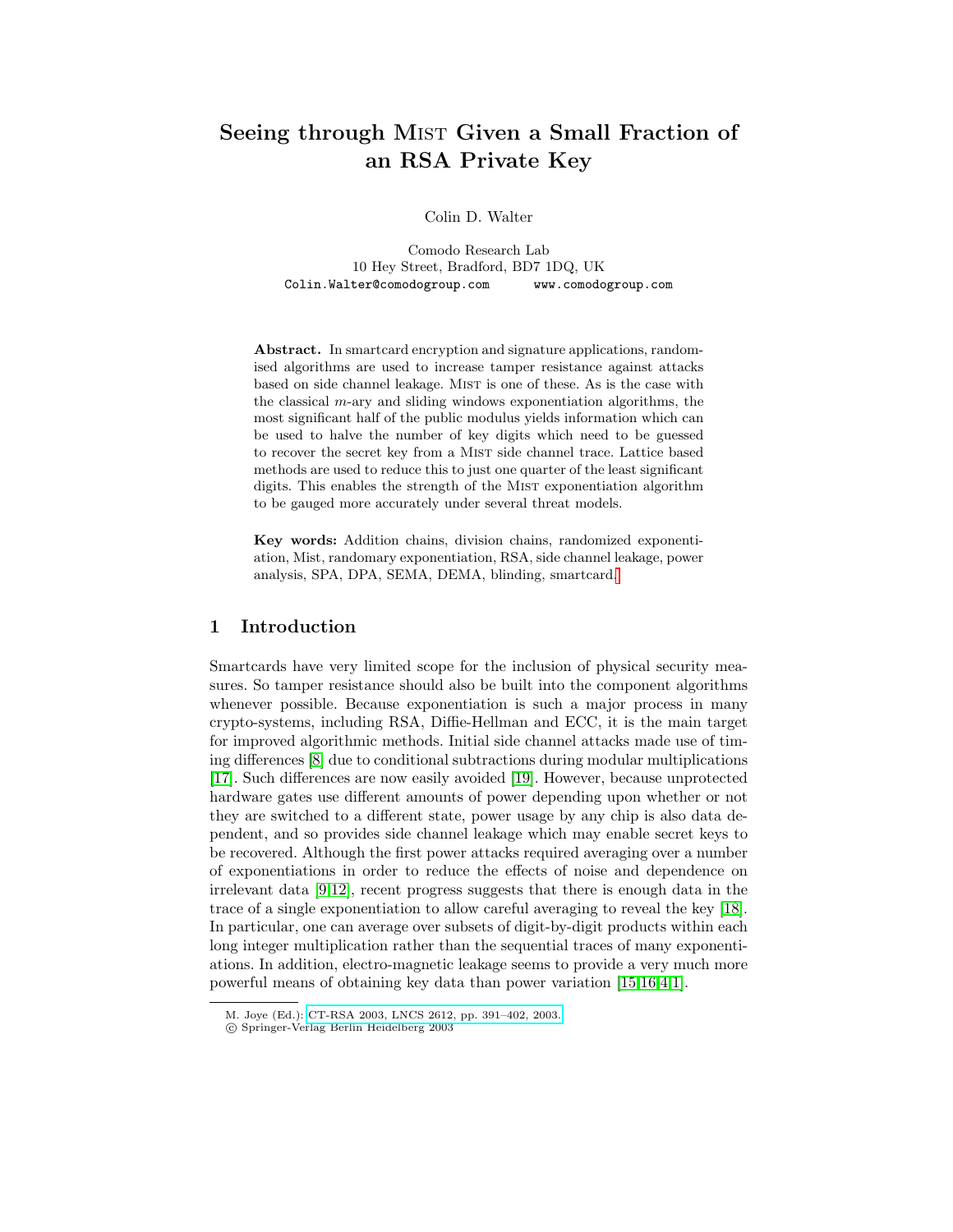Such side channels and methods enable all the classical exponentiation methods to be attacked: both sliding windows and  $m$ -ary [\[7\]](#page-10-7). Consequently, a new breed of algorithms has had to be developed, namely the randomised exponentiation algorithms. Two such algorithms appeared at the CHES 2001 conference [\[11](#page-10-8)[,14\]](#page-10-9) and further ones at, for example, the RSA 2002 [\[21\]](#page-11-3) and CHES 2002 conferences [\[5](#page-10-10)[,6\]](#page-10-11). The first two seem to provide little extra security if one assumes squares and multiplies (adds and doubles) can usually be distinguished during a single exponentiation and no key blinding is used [\[13,](#page-10-12)[23\]](#page-11-4); they are also only suitable for elliptic curve (ECC) applications because of the requirement for the computation of inverses. However, the more recent algorithms seem to be more robust [\[22\]](#page-11-5), and some of them can be applied easily to RSA because no inverses need be computed.

The purpose of this article is to contribute further to an assessment of the strength of the third of these randomised exponentiation algorithms, namely Mist [\[21\]](#page-11-3). First, elementary methods are applied to show that half of the digits generated by Mist suffice to reveal the key when the public modulus and exponent are known. The techniques of Boneh et al. [\[2\]](#page-10-13) have been used formerly on classical representations of the secret key to show that only a quarter of the bits of the key need be known before algorithmic methods can be applied to determine the complete key in polynomial time. Here those techniques are adapted to the "randomary" representation of the key which MIST generates. The results are similar: a quarter of the randomary digits are sufficient to enable recovery of the full key in polynomial time.

These results are then applied to reduce the search space for keys which are partially revealed through side channel leakage. Although the conclusions show the computational effort to break the keys is still infeasible for standard key lengths, there is little room left for complacency. Key blinding or keys of at least 1024 bits would still appear to be necessary for good tamper resistance. By comparison, of course, the quality of side channel leakage which we assume is instantly fatal to the classical algorithms.

## 2 The MIST Algorithm

For notation, suppose that the RSA crypto-system has known public modulus N, public exponent  $E$  and private exponent  $D$  (after any required blinding), so that plaintext P and ciphertext C are related by  $P = C^D$  mod N. It is side channel leakage from this exponentiation that an attacker uses to extract the secret key  $D$ .

The Mist algorithm [\[20,](#page-11-6)[21\]](#page-11-3) is a random-ary exponentiation method very similar to  $m$ -ary exponentiation, but it reverses the order of processing the digits of  $D$ , and the base  $m$  is varied randomly for each digit choice. The following version computes  $P = C^D \text{ mod } N$ .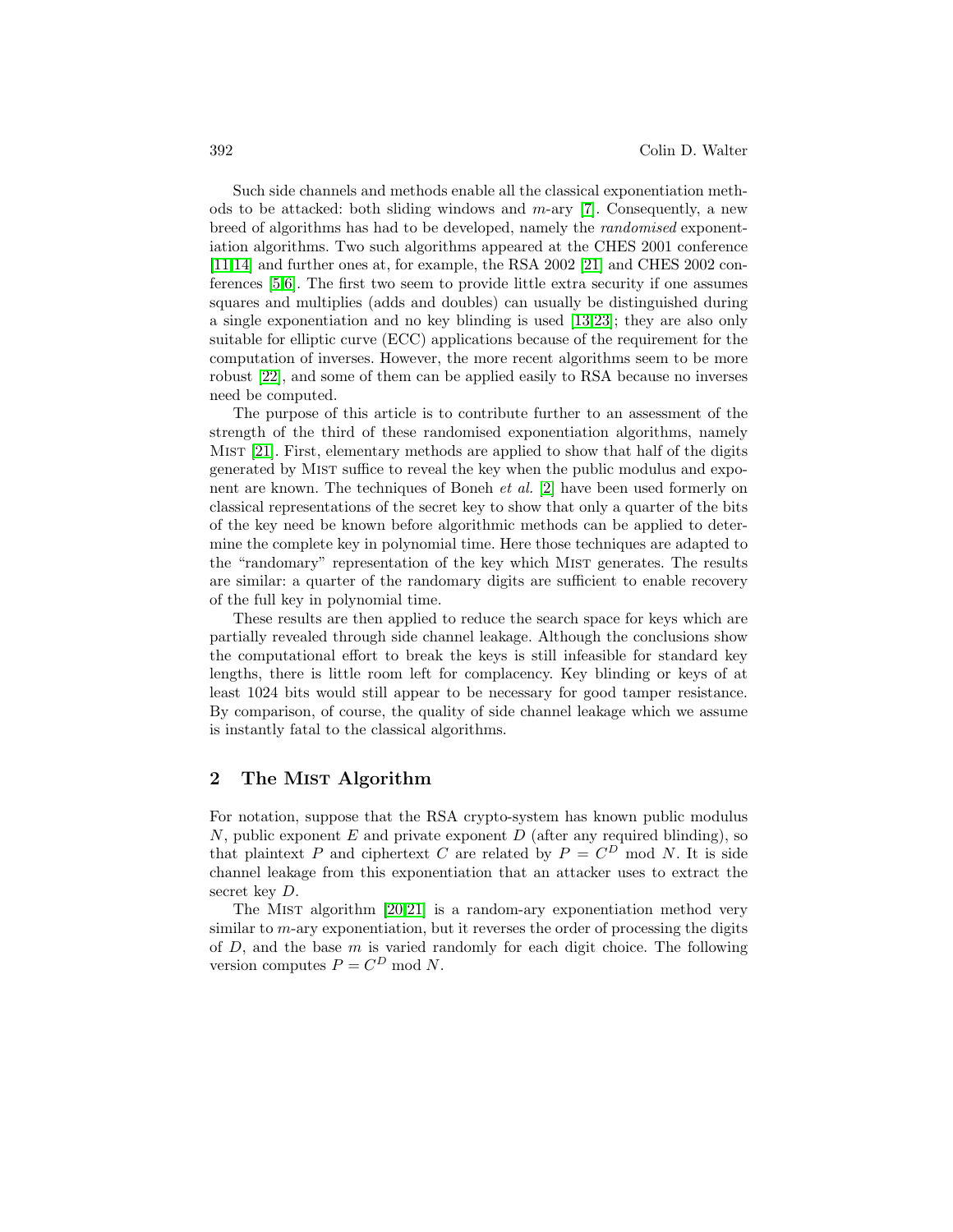THE MIST EXPONENTIATION ALGORITHM

```
{ Pre-condition: D > 0 }
Q \leftarrow C ;
P \leftarrow 1 ;
While D > 0 do
Begin
    Choose a random base m from set S ;
    d \leftarrow D \mod m;
     If d \neq 0 then P \leftarrow Q^d \times P mod N ;
     \mathbb{Q} \leftarrow \mathbb{Q}^m \text{ mod } N ;
    D \leftarrow D div m ;
     {Loop invariant: C^{D.Init} = Q^D \times P \text{ mod } N }
End ;
{ Post-condition: P = C^{D.Init} \mod N }
```
The values of d are analogous to digits of  $D$  in representations where the base m is constant. Generally, the random choice of  $m$  is from a fixed set with known security and efficiency properties, such as  $S = \{2, 3, 5\}$ . When the random base set  $S$  consists of the single divisor 2, the method simplifies to the binary squareand-multiply algorithm in which the least significant exponent bit is processed first. In general, for a singleton set  $S = \{m\}$ , the algorithm simplifies to classical m-ary exponentiation but performed from right to left rather than from left to right. Space and time efficiency were shown in [\[21\]](#page-11-3) to be comparable with 4-ary exponentiation when addition chains for computing  $Q^m$  compute  $Q^d$  en route rather than sequentially, and  $m$  is chosen with a suitable bias which favours  $m=2$  or  $d=0.$ 

The random choice of bases generates different exponentiation schemes on successive runs and so makes impossible the usual averaging process required for power analysis (SPA/DPA) [\[9\]](#page-10-1) or electro-magnetic analysis (SEMA/DEMA) [\[15\]](#page-10-3). Hence, we assume that the attacker has extracted data from a single exponentiation which enables him to determine either i) which operations are squares and which are multiplications, or ii) which operations share an argument. In [\[22\]](#page-11-5), the following results were established:

<span id="page-2-0"></span>Theorem 1. ([\[22\]](#page-11-5), Thm. 9) Suppose squares and multiplies can be distinguished, but not individual reuse of operands. Then, for the choice of parameters given in [\[22\]](#page-11-5), the average number of exponents which can generate the same sequence of squares and multiplications as a given one for D is bounded below by  $D^{3/5}$ .

<span id="page-2-1"></span>**Theorem 2.** ([\[22\]](#page-11-5), Thm. 8) For the choice of parameters given in [22], the average number of exponents with exponentiation schemes that have an operand sharing pattern identical to a given one for D is about  $D^{1/3}$ .

Both of these theorems are established by counting the number of choices for the pairs  $(m, d)$ . For example, addition chains for  $(2,1)$  and  $(3,0)$  are chosen to give them the same operand sharing patterns and square & multiply sequences.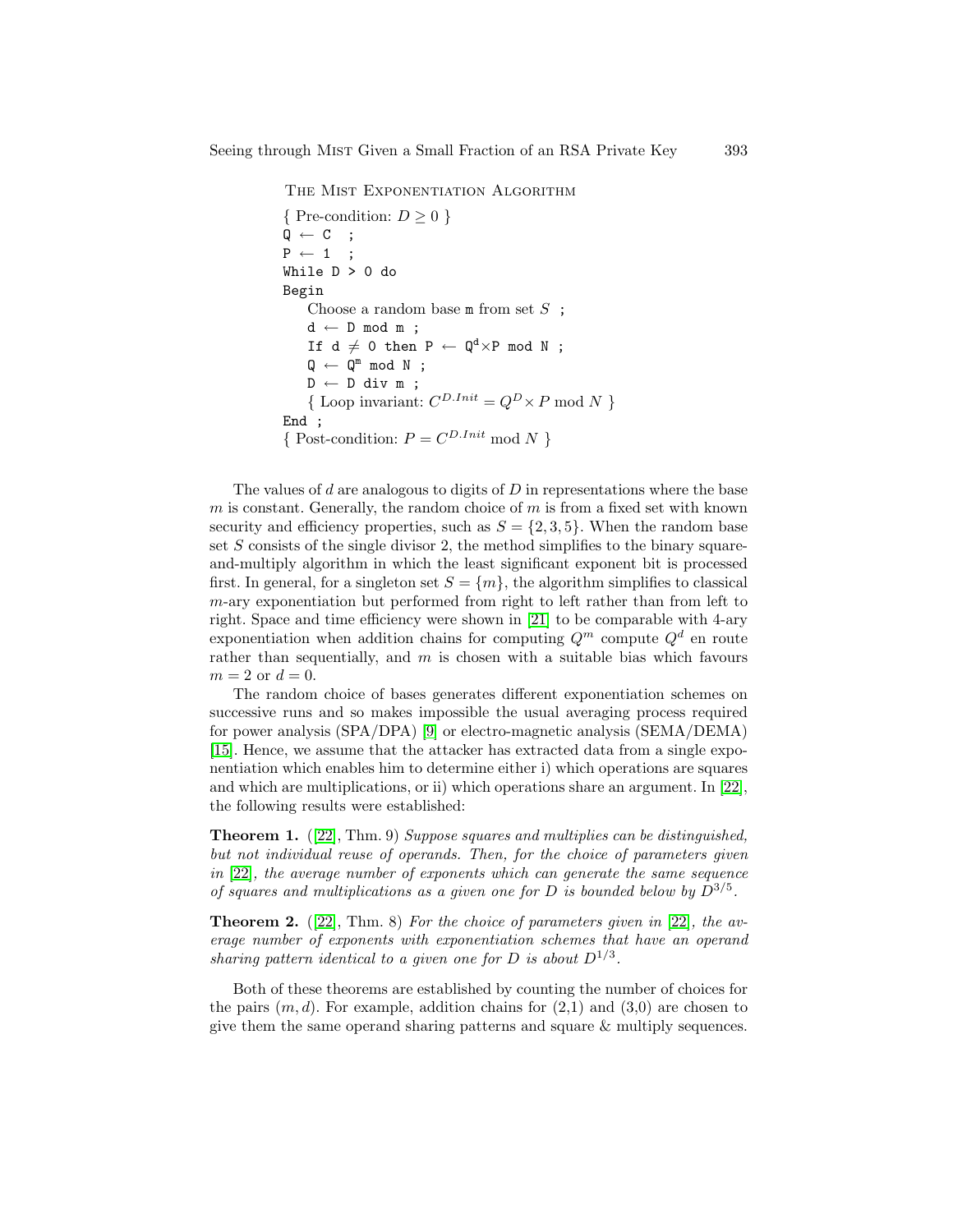Every time one of these patterns turns up, there is an ambiguity about the choice for D which effectively doubles the size of the search space for the correct D. In other cases there is a unique choice, or even three or four choices for  $(m, d)$ which give the pattern which the attacker has recognised. Simulations indicate that there is very little collapsing of the search space as a result of duplication in the reconstructed exponents. However, as one of the reviewers has pointed out, the size of the search space is not necessarily an accurate measure of the time to recover the correct key. If efficiency considerations dictate non-uniform selection criteria for  $d$ , then some exponents are more likely than others. So, on average, an intelligent search for the correct exponent would only have to traverse a fraction of the entire space. Nevertheless, if each  $d$  is equally likely, then half the space must be traversed. This latter is the case assumed in the illustrative results below, but it is easy to adapt the deductions to alternative situations.

If the digits and bases are indexed from 0 to  $n-1$  in the order generated, then the following notation, initial conditions and properties hold, just as for a fixed base m:

$$
D_0 = D
$$
  
\n
$$
d_i \equiv D_i \mod m_i
$$
  
\n
$$
D_{i+1} = D_i \text{ div } m_i
$$
  
\n
$$
d_{n-1} \neq 0
$$
  
\n
$$
D_n = 0
$$
\n(1)

<span id="page-3-1"></span>
$$
D_i = m_i D_{i+1} + d_i
$$
  
\n
$$
D_i = ((\dots (d_{n-1}m_{n-2} + d_{n-2})\dots)m_{i+1} + d_{i+1})m_i + d_i
$$
  
\n
$$
D = ((\dots (d_{n-1}m_{n-2} + d_{n-2})\dots)m_1 + d_1)m_0 + d_0
$$
\n(2)

This indexing follows that of digits in the standard base m representation. Some additional related quantities are of use later:

$$
\mu_i = \prod_{j=0}^{i-1} m_j \n\delta_i = ((\dots (d_{i-1}m_{i-2} + d_{i-2})\dots)m_1 + d_1)m_0 + d_0
$$
\n(3)

which satisfy

<span id="page-3-0"></span>
$$
\begin{array}{rcl}\n\delta_i & \equiv & D \bmod \mu_i \\
D_i & = & D \text{ div } \mu_i \\
D & = & \mu_i D_i + \delta_i\n\end{array} \tag{4}
$$

Exponent blinding is assumed throughout, since this is probably essential to help address the vulnerability of applications for which the algorithm is considered necessary. So  $D$  will always represent the exponent actual used, with its digits as above, while  $D'$  will be the original unblinded secret key. Notation for the blinding is introduced in the next section.

#### 3 Halving the Search Space

The starting point for both of the main results is the observation that  $\phi(N)$  has a good approximation given in terms of N. If  $N = PQ$  is the prime factorisation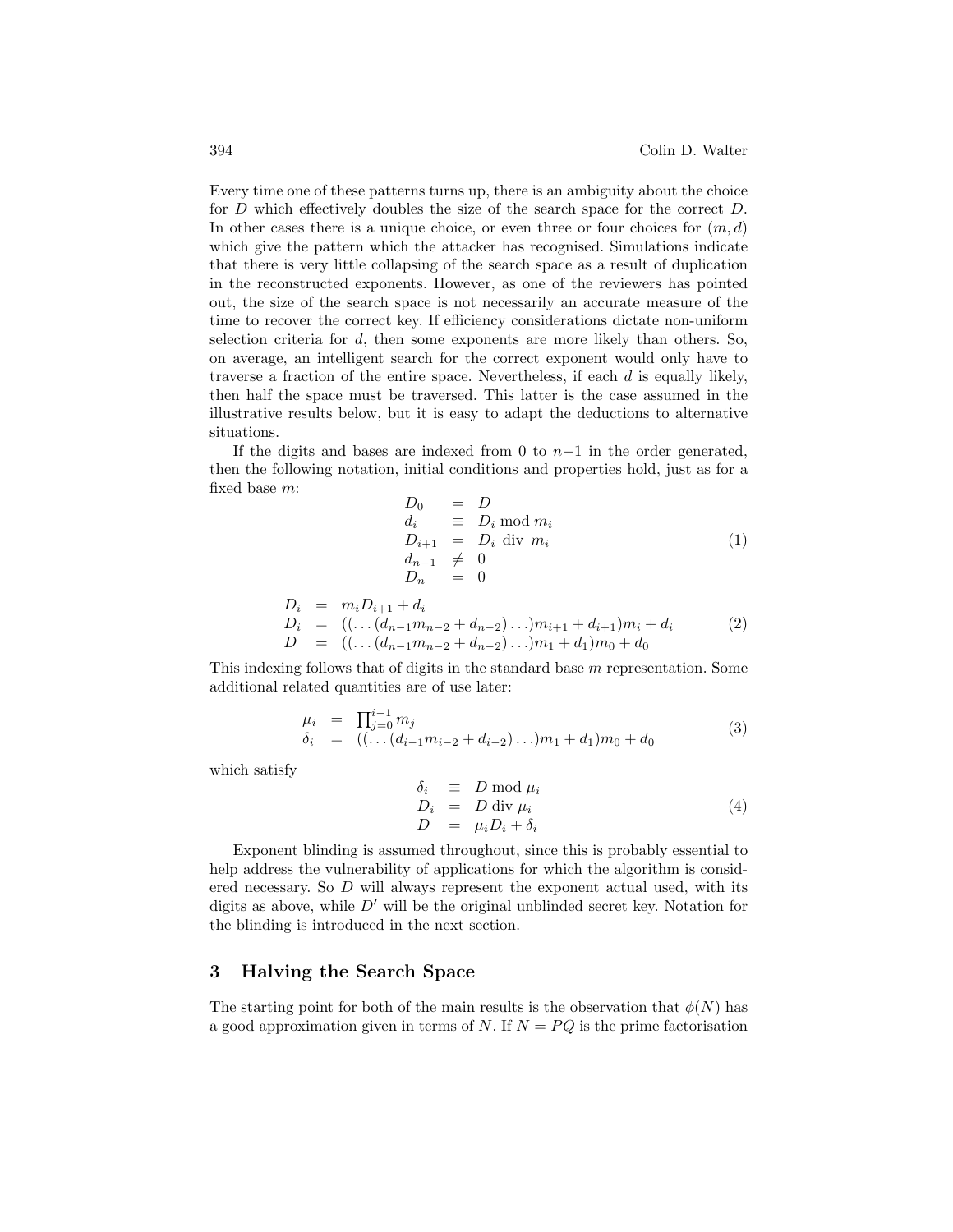of  $N$ , the standard choice of  $P$  and  $Q$  to have the same number of bits allows or *N*, the standard choice of *P* and *Q* to have the same number of bits allows an attacker to assume that  $P < Q < 2P$ . Then  $2\sqrt{N} < P+Q < 3\sqrt{N/2}$  and so  $\phi(N) = N-(P+Q)+1$  is bounded by

<span id="page-4-0"></span>
$$
N - 3\sqrt{N/2} + 1 < \phi(N) < N - 2\sqrt{N} + 1 \tag{5}
$$

This interval has length less than  $\frac{1}{8}$ N, so that three more than half the most significant bits of  $\phi(N)$  can be determined trivially.

Suppose that the public and private exponents,  $E$  and  $D'$  respectively, are related by

$$
D' \times E = 1 + k\phi(N) \tag{6}
$$

where it is reasonable to assume that D' is chosen to make  $D' < \phi(N)$  so that  $k < E$ . However, to such D' a blinding factor should normally be added [\[8\]](#page-10-0), giving the secret key

$$
D = D' + r\phi(N) \tag{7}
$$

which is actually used for an exponentiation. Here  $r$  is a random number, often of 32 bits. Then

<span id="page-4-1"></span>
$$
D = \frac{1 + (k + rE)\phi(N)}{E} \tag{8}
$$

Let B be an upper bound on such r. Then, in effect, the coefficient  $k+rE$  of  $\phi(N)$ is a random number in the range  $0$  to  $BE$ . The attacker just has to generate each of the  $O(BE)$  possible values of the random coefficient of  $\phi(N)$  in order to obtain a set containing an approximation to the value of  $D$  used in the exponentiation which he has observed. If there is no blinding,  $r = 0$  is taken, and  $B = 1$  will give the relevant results for that case.

For a given choice of r and k, let  $D_l$  and  $D_u$  denote the (irrational) lower and upper bounds on  $D$  determined by equations [\(5\)](#page-4-0) and [\(8\)](#page-4-1). So, for the assumptions made above,

<span id="page-4-2"></span>
$$
D_u - D_l = \frac{k + rE}{E} (3\sqrt{1/2} - 2)\sqrt{N} < \frac{B}{8} \sqrt{N} \tag{9}
$$

Next the attacker must generate all possibilities for the last half or so of the digits of D, taking enough of them to construct a  $D_j$  satisfying both

<span id="page-4-3"></span>
$$
D_j \ge \sqrt{\frac{(k+rE)N}{E}} \quad \text{and} \quad D_j \ge D_u - D_l \tag{10}
$$

The first inequality is usually a consequence of the second. By [\(9\)](#page-4-2), this is the case if  $\sqrt{\frac{k+rE}{E}} \le \frac{k+rE}{E} (3\sqrt{1/2}-2)$ , i.e. if  $\frac{k+rE}{E} \ge (3\sqrt{1/2}-2)^{-2}$ , which holds for  $r \geq 68$ . So we can normally ignore it in the following estimates.

Depending on the threat model for side channel leakage, the digit choices will be restricted in some way. We will consider in more detail the two particular cases covered by Theorems [1](#page-2-0) and [2.](#page-2-1) In each case, the ambiguities for each base/digit pair  $(m_i, d_i)$ ,  $j \leq i \leq n-1$ , were described in detail in [\[22\]](#page-11-5). The attacker's next problem is to identify which such choice is correct.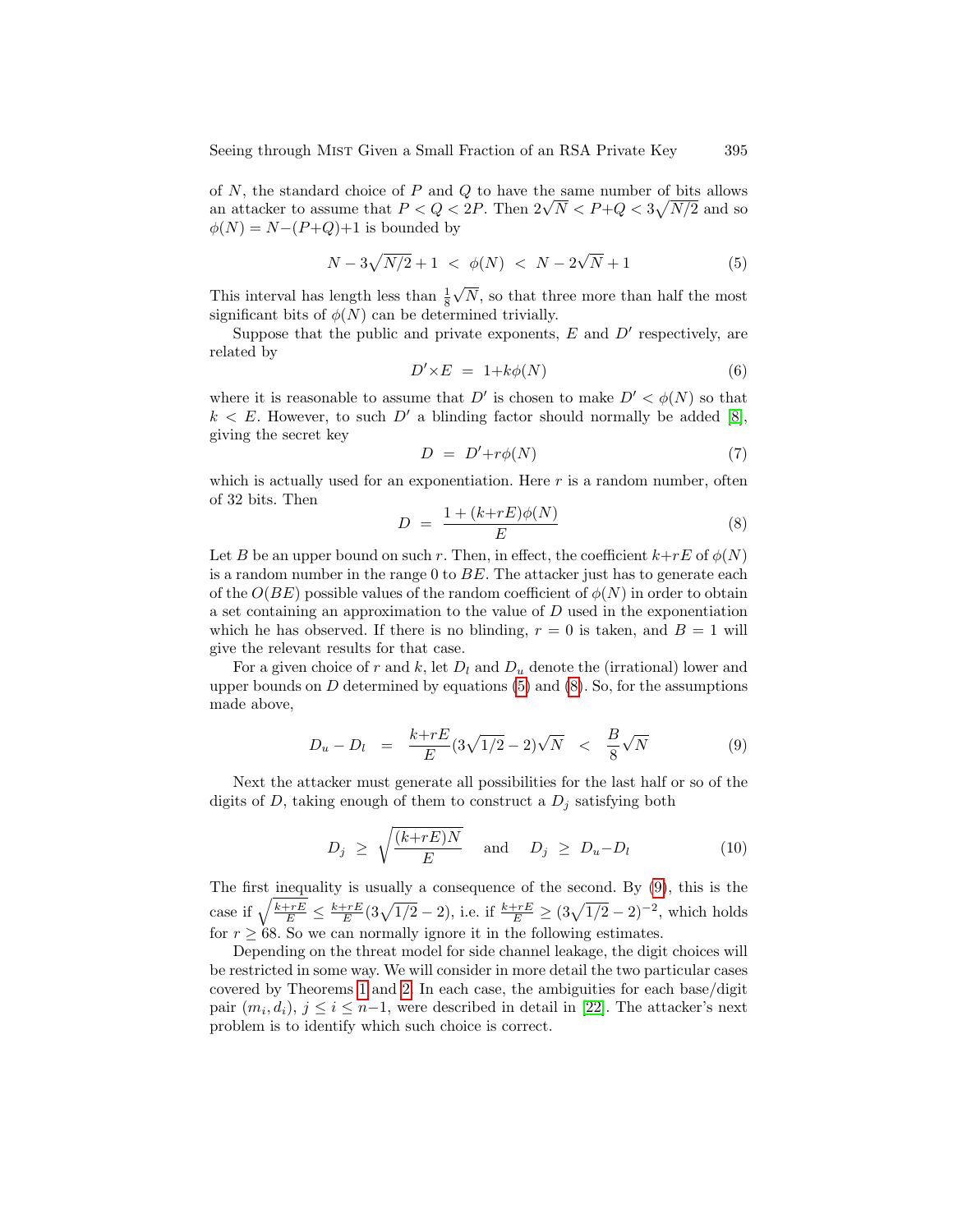By [\(8\)](#page-4-1) and the first inequality of [\(10\)](#page-4-3),  $D_j >$ √  $V(8)$  and the first inequality of (10),  $D_j > \sqrt{D}$ , so that [\(4\)](#page-3-0) gives  $\delta_j < \sqrt{D}$  $\mu_j < \sqrt{D} < D_j$ . Thus  $\mu_j = D$  div  $D_j$  by [\(4\)](#page-3-0). By the second inequality of [\(10\)](#page-4-3),  $D_l/D_j < D/D_j < D_u/D_j \le D_l/D_j + 1$ . So, combining these,

**Lemma 1.** For j as chosen above,  $\mu_j = D$  div  $D_j = \lfloor D_l/D_j \rfloor$  or  $\lfloor D_u/D_j \rfloor$ .

These two quantities can be calculated from the assumed values of  $D_l$  and  $D_u$  and used to reject  $D_i$  if neither expression has the characteristic property of  $\mu_i$ , namely being a product of elements from the chosen base set  $S = \{2, 3, 5\}.$ This should almost completely determine the correct  $D_i$ .

Our next task is to estimate how many values of  $D_j$  will be accepted by this process. It is reasonable to assume  $\lfloor D_l/D_j \rfloor$  and  $\lfloor D_u/D_j \rfloor$  are effectively random in terms of their prime factorisations. So we need to know the probability that a random number of size  $D/D_i$  will be a product of powers of only 2, 3 and 5.

Suppose  $\mu = 2^{x}3^{y}5^{z} < K$ . Then there are at most  $\log_2 K$  possible choices for x, log<sub>3</sub>K for y and log<sub>5</sub> K for z, making a total of at most  $(\log 2 \log 3 \log 5)^{-1}$  $(\log K)^3$  choices for  $\mu$ . Differentiating with respect to K, this in turn means a maximum density of

<span id="page-5-0"></span>
$$
3(\log 2 \log 3 \log 5)^{-1} (\log K)^2 / K \tag{11}
$$

for numbers of size  $K$  with the required form. So these forms are quite rare. Combining [\(5\)](#page-4-0) and [\(8\)](#page-4-1) with the equality in [\(9\)](#page-4-2) yields essentially

$$
\frac{\sqrt{N} - 3\sqrt{1/2}}{3\sqrt{1/2} - 2} < \frac{D}{D_u - D_l} < \frac{\sqrt{N} - 2}{3\sqrt{1/2} - 2} \tag{12}
$$

If  $D_i$  is chosen to be minimal such that the second inequality of [\(10\)](#page-4-3) holds then  $D_u-D_l \leq D_j \leq 5(D_u-D_l)$  because 5 is the maximum base. Thus, ignoring insignificant terms, the numbers of interest are bounded below by D div  $D_j \geq$  $\lfloor D_l/5(D_u-D_l)\rfloor\geq \lfloor \frac{2}{3}\rfloor$  $\frac{\sqrt{N}-3\sqrt{1/2}}{5(3\sqrt{1/2}-2)}$   $\approx \frac{5}{3}$ √ N and bounded above by D div  $D_j \leq$  $D_u/(D_u-D_l) \leq \frac{\sqrt{N-2}}{2\sqrt{1/2}}$  $\frac{\sqrt{N-2}}{3\sqrt{1/2}-2}$  < 9 √  $\overline{N}$ . So we may use  $K=\frac{5}{3}$ √ N in [\(11\)](#page-5-0) to provide an upper bound on the density of  $\{2,3,5\}$ -powers in the region containing  $\mu_j$ . If, instead,  $D_j$  is chosen minimal such that the first inequality of [\(10\)](#page-4-3) holds then D div  $D_j > \frac{1}{5}\sqrt{D} \approx \frac{1}{5}\sqrt{rN}$  where  $r < 68$ . So again we must choose K in [\(11\)](#page-5-0) to be  $O(\sqrt{N}).$ 

However, by Theorems 1 and 2, there are up to  $D_j^{3/5}$  or  $D_j^{1/3}$  values of  $D_j$ with the right patterns to consider. Here  $O(D_j) = O(D_u - D_l) = O(B\sqrt{N})$  by [\(9\)](#page-4-2). Hence, by [\(11\)](#page-5-0), the expected number of values  $D_j$  for which  $D_l$  div  $D_j$  or  $D_u$  div  $D_j$  has the right form is at most

$$
O(B^{3/5}\{\log N\}^2 N^{-1/5})
$$
 or  $O(B^{1/3}\{\log N\}^2 N^{-1/3})$  (13)

respectively for each choice of  $k$  and  $r$ . In both cases, this is less than 1 for some expected sizes of  $N$  (192 bits in the case of ECC, say) and  $B$  (32 bits, say). This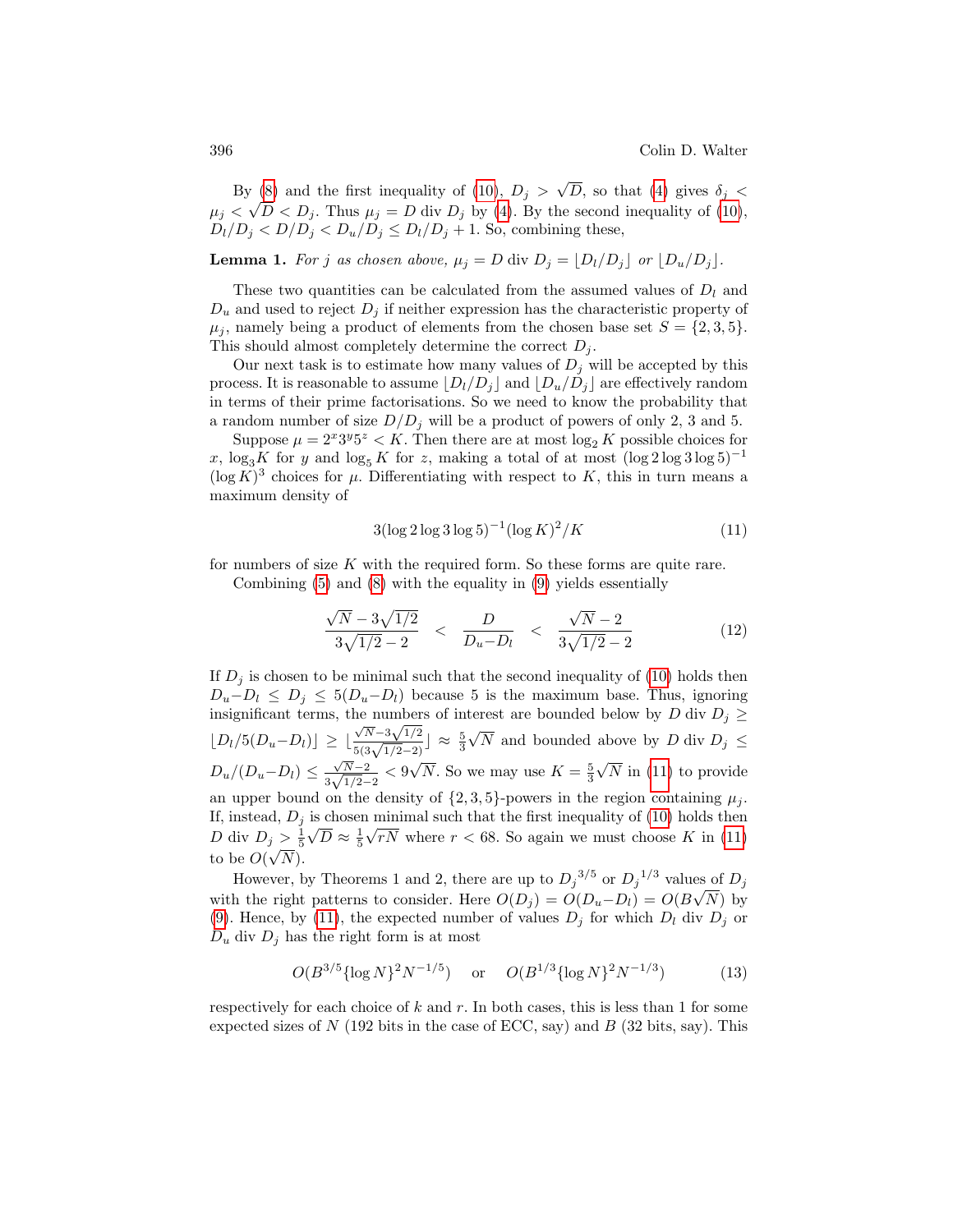indicates that essentially only one solution is likely to exist, which will be the required one if  $k$  and  $r$  are chosen correctly. However, without the aid of any leaked data, an exhaustive search will have  $D_i$  cases to consider and will reduce the exponent of  $N$  in this expression to 0. Thus, any side channel which reduces the search space to below that of an exhaustive search will reduce the expected number of  $D_j$  generating the right form to at most  $O(B\{\log N\})^2)$ .

Once a feasible  $D_j$  is determined, the remaining part of D is straightforward to reconstruct iteratively. Using equation [2\(](#page-3-1)i) repeatedly, each new value  $D_i$  $(j-1 \geq i \geq 0)$  is constructed from the preceding  $D_{i+1}$  and the divisibility of the associated  $\mu_i$  by only 2, 3 or 5 is checked in the same way as for  $D_j$  in order to determine which choice of  $(m_i, r_i)$  is correct.

The effort for this is minimal at least for  $i \approx j$ . However, as i decreases, the probabilities change:  $\mu_i = D$  div  $D_i$  has fewer and fewer factors, and so is more and more likely to be of the correct form. For  $\mu_i \approx 3 \times 2^9$  there are only about  $\mu_i^{3/5} \approx 54$  or  $\mu_i^{1/3} \approx 9$  remaining choices for extending  $D_i$  to D in a way consistent with the side channel leakage. Also, only 79 values from the interval  $[1 \, ... \, 3 \times 2^9]$  give subsequent  $\mu_i$ 's with the right form. So there are very few incorrect choices which satisfy all the criteria and every plausible case can be investigated in full. For  $\mu_i > 3 \times 2^9$ , [\(11\)](#page-5-0) shows that at most 1 in 12 numbers have the requisite form. The average base value  $m_{i'}$  is 2.50 so that the previous t base values reduce D by a factor of about  $2.50^t$ . So there are around  $(2.50^t)^{3/5}$  or  $(2.50<sup>t</sup>)<sup>1/3</sup>$  choices respectively for these t base/digit pairs. Any one of these has a probability at most  $12^{-t}$  of being acceptable under the divisibility criterion. Hence at most about  $(2.50^t)^{3/5}12^{-t}$  or  $(2.50^t)^{1/3}12^{-t}$  of the incorrect choices will survive  $t$  base choices. These both tend to 0 as  $t$  increases. Hence, although one may temporarily have to consider some additional incorrect choices for  $D_i$ , these will disappear very quickly as  $i$  decreases. Indeed, with a probability of less than 1 in 12 of acceptability and at most 4 choices for extending  $D_{i+1}$  to  $D_i$ , the average number of further iterations which an incorrect value survives is less than  $\sum_{i=1}^{\infty} i(\frac{4}{12})^i = \frac{3}{4}$ . Thus, normally there will be fewer than two values of  $D_{i+1}$  which are under consideration for generating  $D_i$  – the correct one (if k and  $r$  were selected correctly) and at most one incorrect one. The computational cost of generating possible D from a correct  $D_j$  is therefore of the same order as that of applying the divisibility criterion j times: once for each  $i < j$ ; and the computational cost for an incorrect  $D_j$  is just the cost of a constant number of applications of the divisibility criterion.

In total, there were  $O(BE)$  values for  $(k, r)$ , and hence for  $D_l$  and  $D_u$ , and  $O({B\sqrt{N}})^{3/5})$  or  $O({B\sqrt{N}})^{1/3})$  ways for choosing  $D_j$  from each  $D_l$  or  $D_u$ . Thus, from this method there will be respectively at most

$$
O(EB^{8/5}N^{3/10})
$$
 or  $O(EB^{4/3}N^{1/6})$  (14)

possible values for  $D_j$ , and hence of D, which are generated and need checking. As noted above, almost all  $D_j$  will be rejected by the divisibility criterion on its first or second application and not lead to a viable D. These figures give the order of work involved in an attack. For standard RSA key sizes of 1024 or more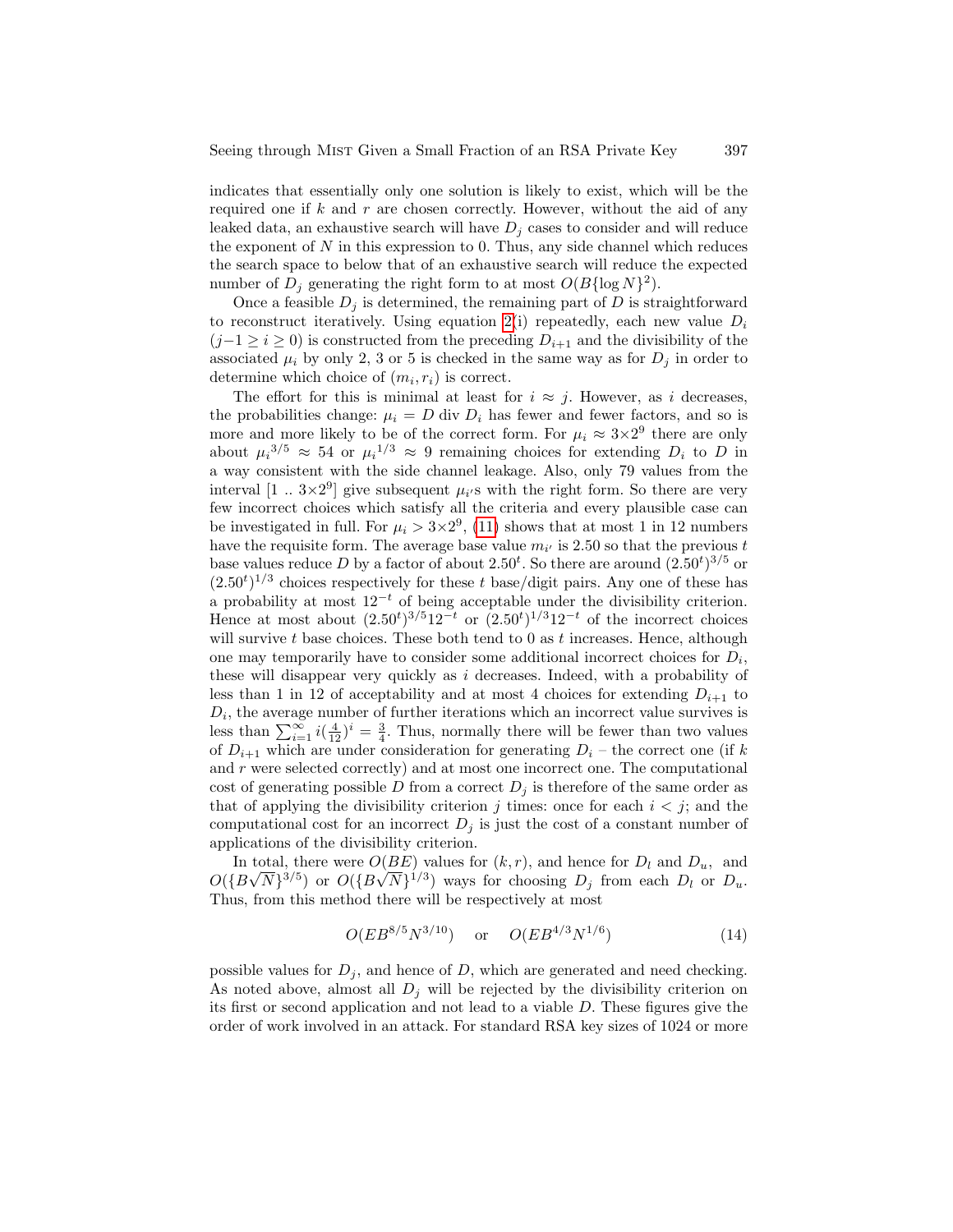bits and no other data to narrow the search space even further, this is still a computationally infeasible task for any E and no blinding  $(B = 1)$ . Observe that increased security is obtained more cheaply by increasing the public exponent  $E$ or the size of the blinding factor B rather than the modulus N.

Other parameter choices and threat scenarios for MIST can be tested in a similar way to see if the search space still remains large enough to prevent a successful attack.

### 4 Quartering the Search Space

The lattice-based techniques of Coppersmith [\[3\]](#page-10-14) produce complementary results to those in the previous section. They enable one to deduce the secret key from the least significant digits rather than the most significant ones. Existing relevant work for recovering secret keys from the public modulus and such partial knowledge of the key is exclusively centred on a bit-based view of the key. With bases 3 and 5 as possibilities, the bit-based view must be reformulated in a less base-dependent way. Fortunately, the generalisations involve few complications. So, analogously to the quarter of bits of  $D$  that Boneh *et al.* [\[2\]](#page-10-13) use, a similar argument here requires on average about a quarter of the digit/base pairs to be established. Effectively, the computational effort must then be directed at an exhaustive search of a space whose size is a fractional power of  $D$  with exponent only a quarter of the value given in Theorems [1](#page-2-0) or [2.](#page-2-1) The main result needed in the proof is the following:

<span id="page-7-1"></span>**Theorem 3.** ([\[2\]](#page-10-13), Cor 2.2) Let  $N = PQ$  be an n-bit RSA modulus. Let  $\mu \geq 2^{n/4}$ be given and suppose  $P_0 \stackrel{def}{=} P \mod \mu$  is known. Then it is possible to factor N in time polynomial in n.

Both here and in [\[2\]](#page-10-13), the choice made for  $\mu$  is a product of base values. This makes  $\mu$  a power of 2 in [\[2\]](#page-10-13), but a product of powers of 2, 3 and 5 here. Suppose pairs  $(m_i, d_i)$  have been guessed correctly for  $0 \leq i \leq j-1$  and some j. Then  $\delta_j$  and  $\mu_j$  are known, and satisfy  $D \equiv \delta_j \mod \mu_j$ , as in equation [4\(](#page-3-0)i).  $\mu_j$  is the value which will be taken for  $\mu$  in the theorem, so we choose j large enough that  $\mu = \mu_j \geq 2^{n/4}.$ 

Rewriting equation [\(8\)](#page-4-1) entirely in terms of N and P rather than N and  $\phi(N)$ gives

$$
DE = 1 + (k + rE)(N - P - N/P + 1)
$$
\n(15)

Reducing this modulo  $\mu = \mu_j$ , we see that  $P_0 \equiv P \mod \mu$  is a solution for x in the equation

$$
\delta_j E \equiv 1 + (k + rE)(N - x - N/x + 1) \mod \mu \tag{16}
$$

and hence a root of

<span id="page-7-0"></span>
$$
(k+rE)x^2 - (1 - \delta_j E + (k+rE)(N+1))x + (k+rE)N \mod \mu \tag{17}
$$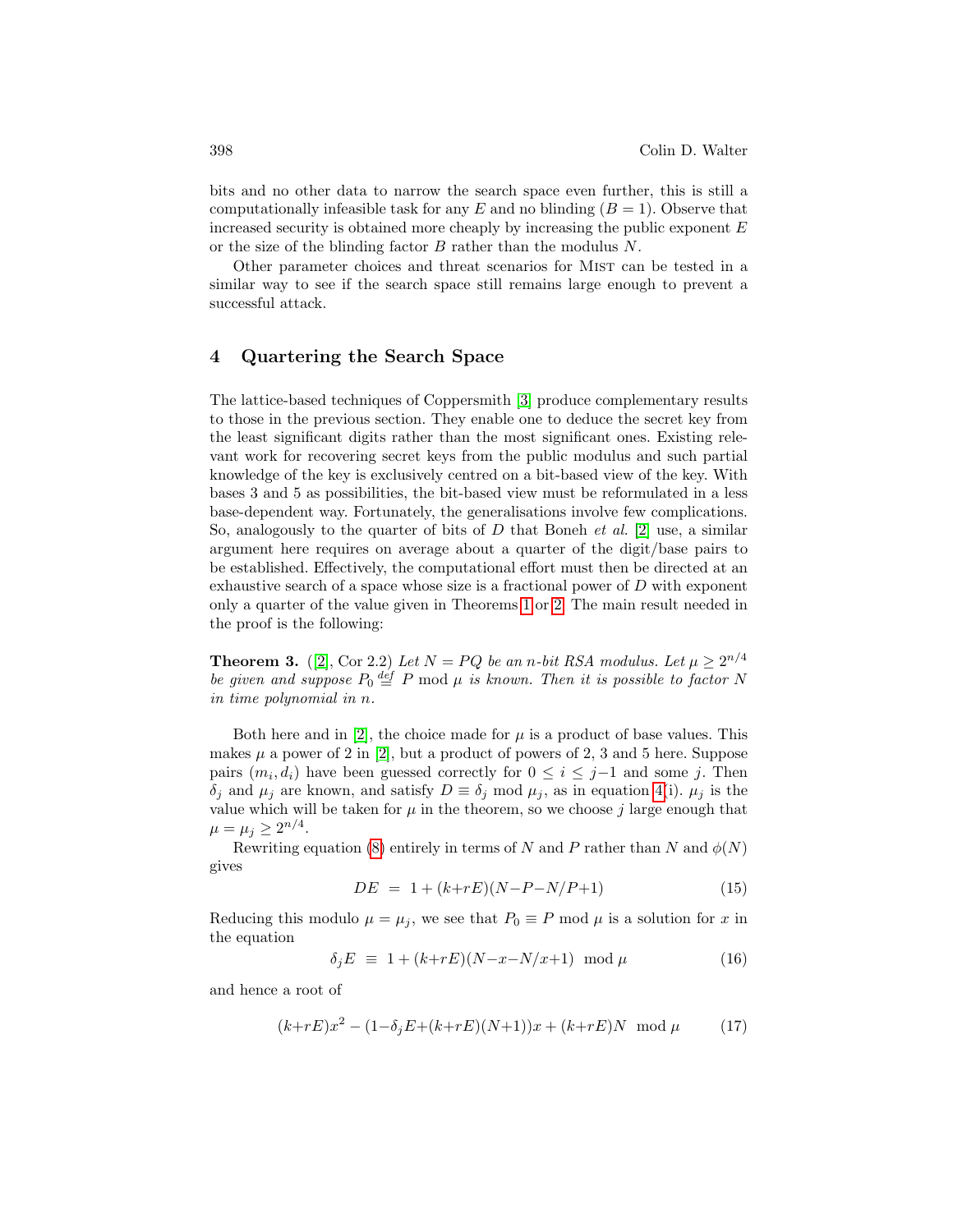The coefficients here are all divisible by  $k+rE$  because  $(k+rE)\phi(N) = 1-DE \equiv$  $1-\delta_jE$  mod  $\mu$ . Suppose  $g = \text{gcd}\{k+rE, \mu\}$ . Then, dividing [\(17\)](#page-7-0) through by  $k+rE, P_0 \equiv P \mod \mu$  is a root of the quadratic

<span id="page-8-0"></span>
$$
x^{2} - ((1 - \delta_{j}E)/(k + rE) + N + 1)x + N \mod \mu g^{-1}
$$
\n(18)

As before, the attack must consider separately every possible value for  $k+rE$ . is easily computed once  $k+rE$  is chosen, and so [\(18\)](#page-8-0) is obtained.

Solutions are most easily obtained by first completing the square.  $N+1$  and  $(DE-1)/(k+rE) = \phi(N)$  are both even, so the coefficient of x in [\(18\)](#page-8-0) is also even. In fact,  $Q_0 \equiv Q \mod \mu$  is a second solution to [\(18\)](#page-8-0) and the coefficient of x is then  $-(P_0+Q_0)$ . So, by taking  $y = x - \frac{1}{2}((1-\delta_j E)/(k+rE)+N+1)$  in [\(18\)](#page-8-0), x is obtained from the solutions of an equation of the form

<span id="page-8-1"></span>
$$
y^2 \equiv c \mod \mu g^{-1} \tag{19}
$$

where  $c$  is easily computed. For solutions to exist, any power of 2, 3 or 5 which divides c must occur to an even power. If this is not the case, the wrong  $k+rE$ must have been chosen, and so the next one should be selected. If it is the case, then that power can be removed from  $y$  easily and replaced later. So, without loss of generality, assume  $c$  is prime to each of 2, 3 and 5. Thus we are looking for a solution prime to  $\mu g^{-1}$ .

The solutions to [\(19\)](#page-8-1) are obtained by solving modulo the maximal 2-, 3- and 5- powers which divide  $\mu g^{-1}$  and then using the Chinese Remainder Theorem to reconstruct the solutions modulo  $\mu g^{-1}$ . Solutions modulo the prime powers are obtained by lifting solutions progressively from lower powers of the prime. For higher powers of 2 than  $2^2$ , Boneh *et al.* ([\[2\]](#page-10-13), App. A) have previously noted that there are at most 4 solutions if there are solutions at all, and have provided a construction process for them. For an odd prime p, residues mod  $p^t$  ( $t \geq 1$ ) which are prime to p form a cyclic group of order  $\phi(p^t)$  under multiplication (e.g. [\[10\]](#page-10-15), Thm. 7.2.10). Hence [\(19\)](#page-8-1) will have exactly two solutions, say  $\pm y_t$ , or none at all for  $\mu g^{-1} = p^t$ . Any solutions modulo  $p^{t+1}$  must then have the form  $\pm (y_t + \delta_t p^t)$ for some  $\delta_t$  in [0 .. p-1]. Each  $\delta_t$  can be tried in turn to find the solutions. Once more, no solutions at any point means the wrong value for  $k+rE$ ; otherwise there will be two.

Using the Chinese Remainder Theorem to combine the results modulo the powers of 2, 3 and 5, the number of solutions is the product of the number of solutions modulo the individual prime powers, namely  $4 \times 2 \times 2 = 16$ , assuming at least  $2^3 \times 3 \times 5$  divides the modulus and each has at least one solution. These 16 solutions are all different because, by reducing them modulo each of the three prime powers, different solutions sets modulo the prime powers are recovered.

The effort in obtaining and combining the solutions in this way for a fixed  $k+rE$  is proportional to the sum of the exponents of the powers of 2, 3 and 5 dividing  $\mu g^{-1}$ . It is thus a computation of order at most  $\log(\mu g^{-1})$ , and hence of order at most  $\log \mu$ . As j was chosen so that  $\mu \geq 2^{n/4}$  and there are up to BE choices for  $k+rE$ , the solutions now provide all possible values for the  $P_0$ in Theorem [3](#page-7-1) for a computational effort of  $O(nBE)$ . Hence,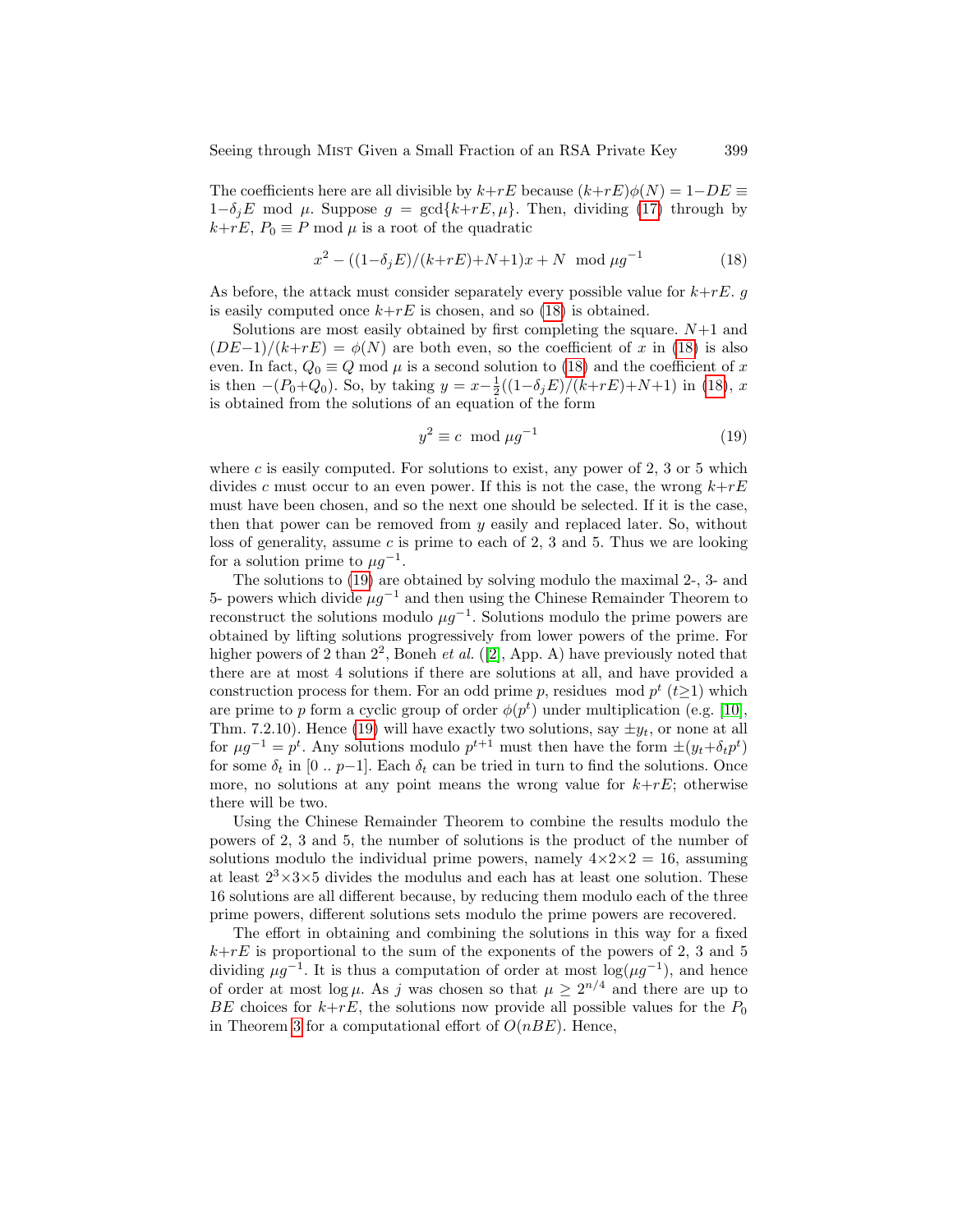**Theorem 4.** For a public RSA modulus N with n bits, public exponent E and exponent blinding using a random multiple of  $\phi(N)$  which is bounded above by B, given the least significant randomary digits of D whose product of bases is at least  $N^{1/4}$ , it is possible to factorise N in time which is polynomial in n and linear in BE.

As a corollary, it is possible to deduce the maximum effort required to deduce the secret key under the assumptions stated in Theorems [1](#page-2-0) and [2.](#page-2-1) The number of partial keys which need to be tested is of order  $(N^{1/4})^{3/5}$  and  $(N^{1/4})^{1/3}$ respectively.

Corollary 1. Under the threat scenarios described in Theorems [1](#page-2-0) and [2](#page-2-1) with known public modulus N and encryption key E, it is possible to factorise N in time which is a product of polynomial time in  $\log N$  and linear time in  $BEN^{3/20}$ or  $BEN^{1/12}$  respectively.

It is now clear that exponent blinding is important in the prevention of such attacks, and such blinding provides more tamper resistance per bit than increasing the key length. If similar but more powerful attacks than those described in [\[22\]](#page-11-5) can be developed, then blinding will become strongly advisable if the key length is under 1024 bits. Furthermore, we have assumed the bases  $m_i$  were chosen at random. However, biasing the choice for efficiency or other reasons further reduces the time for executing the attack.

#### 5 Conclusion

Two techniques have been demonstrated for using knowledge of the public RSA modulus and exponent in order to reduce the computational effort of recovering the secret key from partial knowledge of a randomary digit expansion of D generated by the Mist exponentiation algorithm. The first relies on the scarcity of large numbers which are products of powers of only 2, 3 and 5. The other generalises the well-known, lattice-based, "Bellcore Attack" method of Boneh, Durfee and Frankel [\[2\]](#page-10-13).

Under threat models in which squares and multiplies or operand re-use can be recognised during a single exponentiation, these techniques do not undermine the confidence that power and EMR attacks (SPA/DPA and SEMA/DEMA) on the Mist exponentiation algorithm still appear to be computationally infeasible for standard key lengths and sensible implementations which include appropriate blinding. Of course, under the same assumptions, the classical sliding windows and m-ary exponentiation schemes provide no resistance whatsoever.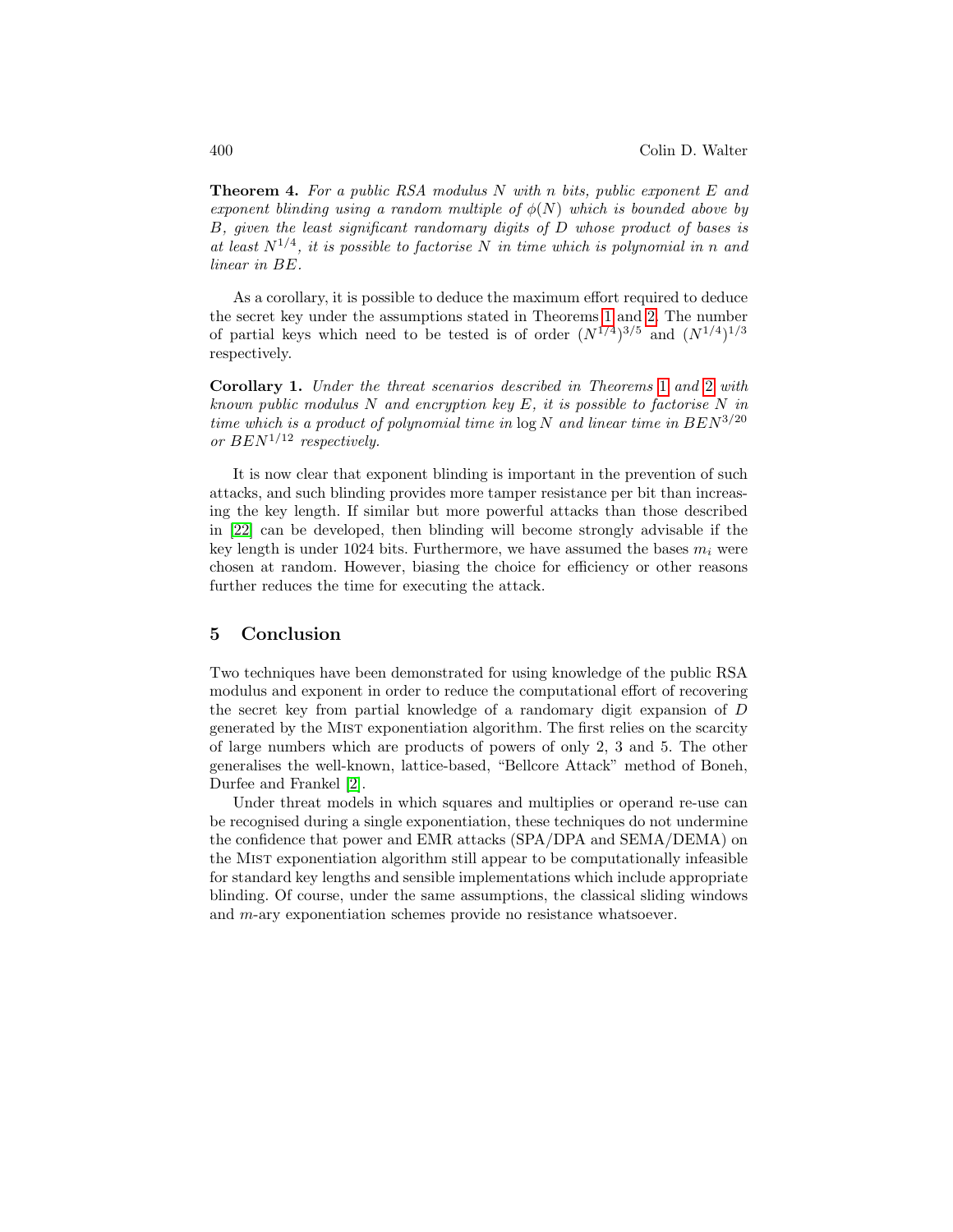#### References

- <span id="page-10-6"></span>1. D. Agrawal, B. Archambeault, J. R. Rao & P. Rohatgi, The EM Side-Channels, Cryptographic Hardware and Embedded Systems – CHES 2002, B. Kaliski, C. Koç & C. Paar (editors), LNCS 2523, Springer-Verlag, 2002, to appear.
- <span id="page-10-13"></span>2. D. Boneh, G. Durfee & Y. Frankel, Exposing an RSA Private Key Given a Small Fraction of its Bits, Advances in Cryptology – AsiaCrypt '98, K. Ohta & D. Pei (editors), LNCS 1514, Springer-Verlag, 1998, 25–34.
- <span id="page-10-14"></span>3. D. Coppersmith, Small Solutions to Polynomial equations and low exponent RSA vulnerabilities, Journal of Cryptology 10 (1997), 233–260.
- <span id="page-10-5"></span>4. K. Gandolfi, C. Mourtel & F. Olivier, Electromagnetic Analysis: Concrete Results, Cryptographic Hardware and Embedded Systems – CHES 2001, Ç. Koç, D. Naccache & C. Paar (editors), LNCS 2162, Springer-Verlag, 2001, 251–261.
- <span id="page-10-10"></span>5. J. C. Ha & S. J. Moon, Randomized signed-scalar multiplication of ECC to resist power attacks, Cryptographic Hardware and Embedded Systems – CHES 2002, B. Kaliski, C. Koç & C. Paar (editors), LNCS 2523, Springer-Verlag, 2002, to appear.
- <span id="page-10-11"></span>6. K. Itoh, J. Yajima, M. Takenaka, & N. Torii, DPA Countermeasures by improving the window method, Cryptographic Hardware and Embedded Systems – CHES 2002, B. Kaliski, C. Koç & C. Paar (editors), LNCS 2523, Springer-Verlag, 2002, to appear.
- <span id="page-10-7"></span>7. D. E. Knuth, The Art of Computer Programming, vol. 2, "Seminumerical Algorithms", 2nd Edition, Addison-Wesley, 1981, 441–466.
- <span id="page-10-0"></span>8. P. Kocher, Timing Attack on Implementations of Diffie-Hellman, RSA, DSS, and other systems, Advances in Cryptology – Crypto '96, N. Koblitz (editor), LNCS 1109, Springer-Verlag, 1996, 104–113.
- <span id="page-10-1"></span>9. P. Kocher, J. Jaffe & B. Jun, Differential Power Analysis, Advances in Cryptology – CRYPTO '99, M. Wiener (editor), LNCS  $1666$ , Springer-Verlag, 1999, 388–397.
- <span id="page-10-15"></span>10. R. Kumanduri & C. Romero, Number Theory with Computer Applications, Prentice Hall, 1998, ISBN 0-13-801812-X.
- <span id="page-10-8"></span>11. P.-Y. Liardet & N. P. Smart, Preventing SPA/DPA in ECC Systems using the Jacobi Form, Cryptographic Hardware and Embedded Systems – CHES 2001, C. Koç, D. Naccache & C. Paar (editors), LNCS  $2162$ , Springer-Verlag, 2001, 391– 401.
- <span id="page-10-2"></span>12. T. S. Messerges, E. A. Dabbish & R. H. Sloan, Power Analysis Attacks of Modular Exponentiation in Smartcards, Cryptographic Hardware and Embedded Systems (Proc. CHES 99), C. Paar & Ç. Koç (editors), LNCS 1717, Springer-Verlag, 1999, 144–157.
- <span id="page-10-12"></span>13. K. Okeya & K. Sakurai, On Insecurity of the Side Channel Attack Countermeasure using Addition-Subtraction Chains under Distinguishability between Addition and Doubling, Information Security and Privacy, L. Batten & J. Seberry (editors), LNCS 2384, Springer-Verlag, 2002, 420–435.
- <span id="page-10-9"></span>14. E. Oswald & M. Aigner, Randomized Addition-Subtraction Chains as a Countermeasure against Power Attacks, Cryptographic Hardware and Embedded Systems – CHES 2001, C. Koç, D. Naccache & C. Paar (editors), LNCS 2162, Springer-Verlag, 2001, 39–50.
- <span id="page-10-3"></span>15. J.-J. Quisquater & D. Samyde, ElectroMagnetic Analysis (EMA): Measures and Counter-Measures for Smart Cards, Smart Card Programming and Security (e-Smart 2001), LNCS 2140, Springer-Verlag, 2001, 200–210.
- <span id="page-10-4"></span>16. J.-J. Quisquater & D. Samyde, Eddy current for Magnetic Analysis with Active Sensor, Proc. e-Smart 2002, Nice, September 2002, 183–194.